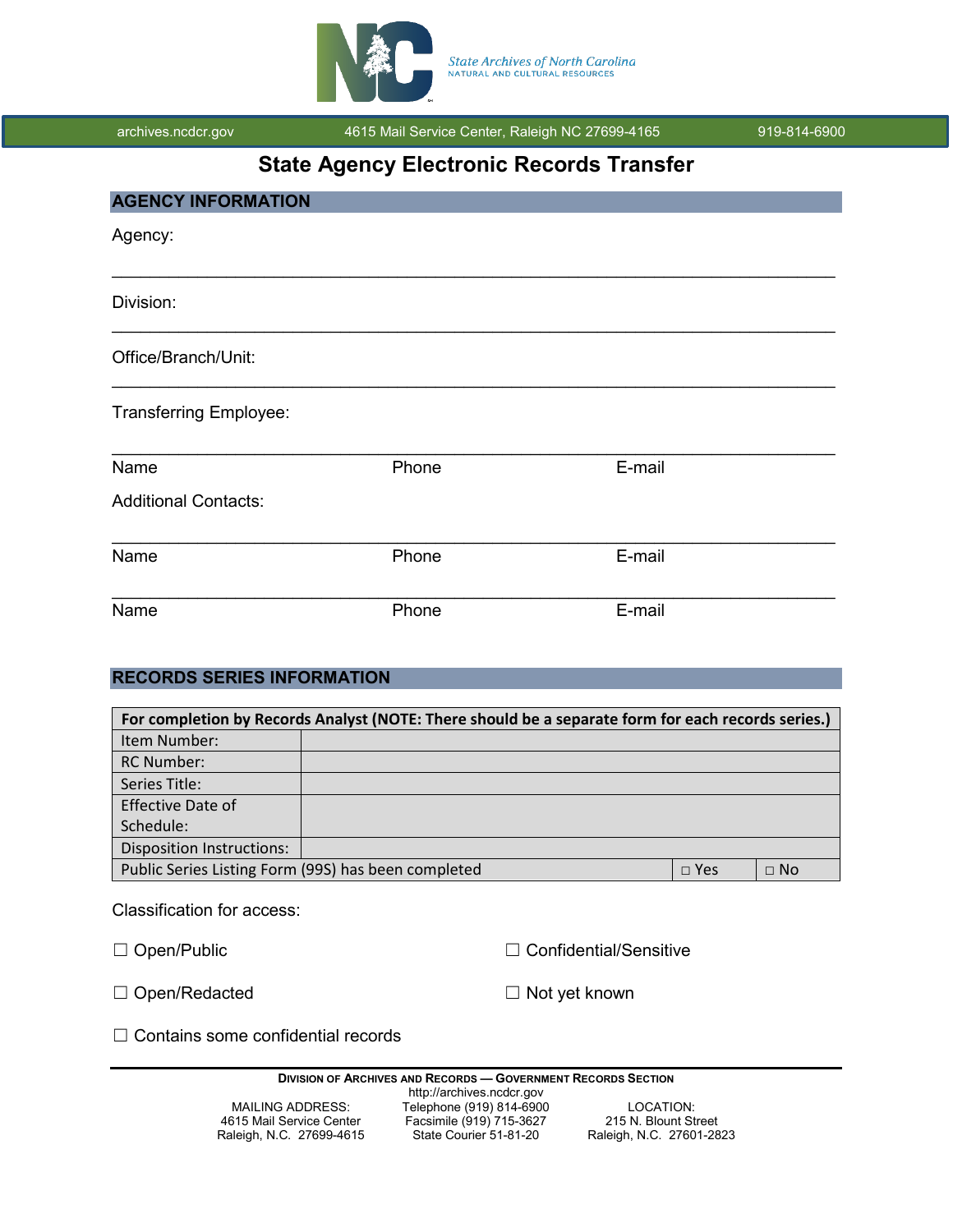

\_\_\_\_\_\_\_\_\_\_\_\_\_\_\_\_\_\_\_\_\_\_\_\_\_\_\_\_\_\_\_\_\_\_\_\_\_\_\_\_\_\_\_\_\_\_\_\_\_\_\_\_\_\_\_\_\_\_\_\_\_\_\_\_\_\_\_\_\_\_\_\_\_\_\_\_

\_\_\_\_\_\_\_\_\_\_\_\_\_\_\_\_\_\_\_\_\_\_\_\_\_\_\_\_\_\_\_\_\_\_\_\_\_\_\_\_\_\_\_\_\_\_\_\_\_\_\_\_\_\_\_\_\_\_\_\_\_\_\_\_\_\_\_\_\_\_\_\_\_\_\_\_

\_\_\_\_\_\_\_\_\_\_\_\_\_\_\_\_\_\_\_\_\_\_\_\_\_\_\_\_\_\_\_\_\_\_\_\_\_\_\_\_\_\_\_\_\_\_\_\_\_\_\_\_\_\_\_\_\_\_\_\_\_\_\_\_\_\_\_\_\_\_\_\_\_\_\_\_ \_\_\_\_\_\_\_\_\_\_\_\_\_\_\_\_\_\_\_\_\_\_\_\_\_\_\_\_\_\_\_\_\_\_\_\_\_\_\_\_\_\_\_\_\_\_\_\_\_\_\_\_\_\_\_\_\_\_\_\_\_\_\_\_\_\_\_\_\_\_\_\_\_\_\_\_ \_\_\_\_\_\_\_\_\_\_\_\_\_\_\_\_\_\_\_\_\_\_\_\_\_\_\_\_\_\_\_\_\_\_\_\_\_\_\_\_\_\_\_\_\_\_\_\_\_\_\_\_\_\_\_\_\_\_\_\_\_\_\_\_\_\_\_\_\_\_\_\_\_\_\_\_

\_\_\_\_\_\_\_\_\_\_\_\_\_\_\_\_\_\_\_\_\_\_\_\_\_\_\_\_\_\_\_\_\_\_\_\_\_\_\_\_\_\_\_\_\_\_\_\_\_\_\_\_\_\_\_\_\_\_\_\_\_\_\_\_\_\_\_\_\_

If this series contains confidential records/information, describe (e.g., SSNs, etc.):

Is this series subject to audits or other official action?  $\Box$  Yes  $\Box$  No If yes, explain:

### **SUBMISSION INFORMATION PACKAGE**

Creating entity/agency (if different from agency information above):

If these records are from a database, please list the fields transferred:

Inclusive dates of records being transferred: \_\_\_\_\_\_\_\_\_\_\_\_\_\_\_\_\_\_\_\_\_\_\_\_\_\_\_\_\_\_\_\_\_\_

Dates created (if different):

**For completion by Records Analyst**: No records in this series dated after **now may be transferred**.

### **Record Format and Documentation**:

Digital content structure/file types(check all that apply; continued on next page)

Note: for email transfers, please use the State Agency Email Transfer Form (RC-2D-E)

| <b>Word processing</b>        | PDF/A<br>- 1      | ODT<br>ப    | DOC(X)<br>⊔   | <b>RTF</b><br>$\Box$ |                 |
|-------------------------------|-------------------|-------------|---------------|----------------------|-----------------|
| <b>Plain text</b>             | TXT               |             | <b>CSV</b>    |                      |                 |
| <b>Structural markup text</b> |                   | <b>XML</b>  |               |                      |                 |
| <b>Spreadsheet</b>            | <b>ODS</b>        | CSV         | <b>TXT</b>    | PDF/A<br>$\Box$      | $\Box$ XLS(X)   |
| <b>Audio</b>                  | <b>WAV</b><br>M4A | AIF(F)<br>ப | $\Box$ MID(I) | <b>WMA</b>           | MP <sub>3</sub> |
| <b>Digital image</b>          | TIF(F)            | <b>JPG</b>  |               | PDF/A                |                 |

**DIVISION OF ARCHIVES AND RECORDS — GOVERNMENT RECORDS SECTION**

Raleigh, N.C. 27699-4615

http://archives.ncdcr.gov MAILING ADDRESS: Telephone (919) 814-6900 LOCATION:<br>4615 Mail Service Center Facsimile (919) 715-3627 215 N. Blount Street

Facsimile (919) 715-3627 215 N. Blount Street<br>
State Courier 51-81-20 Raleigh, N.C. 27601-2823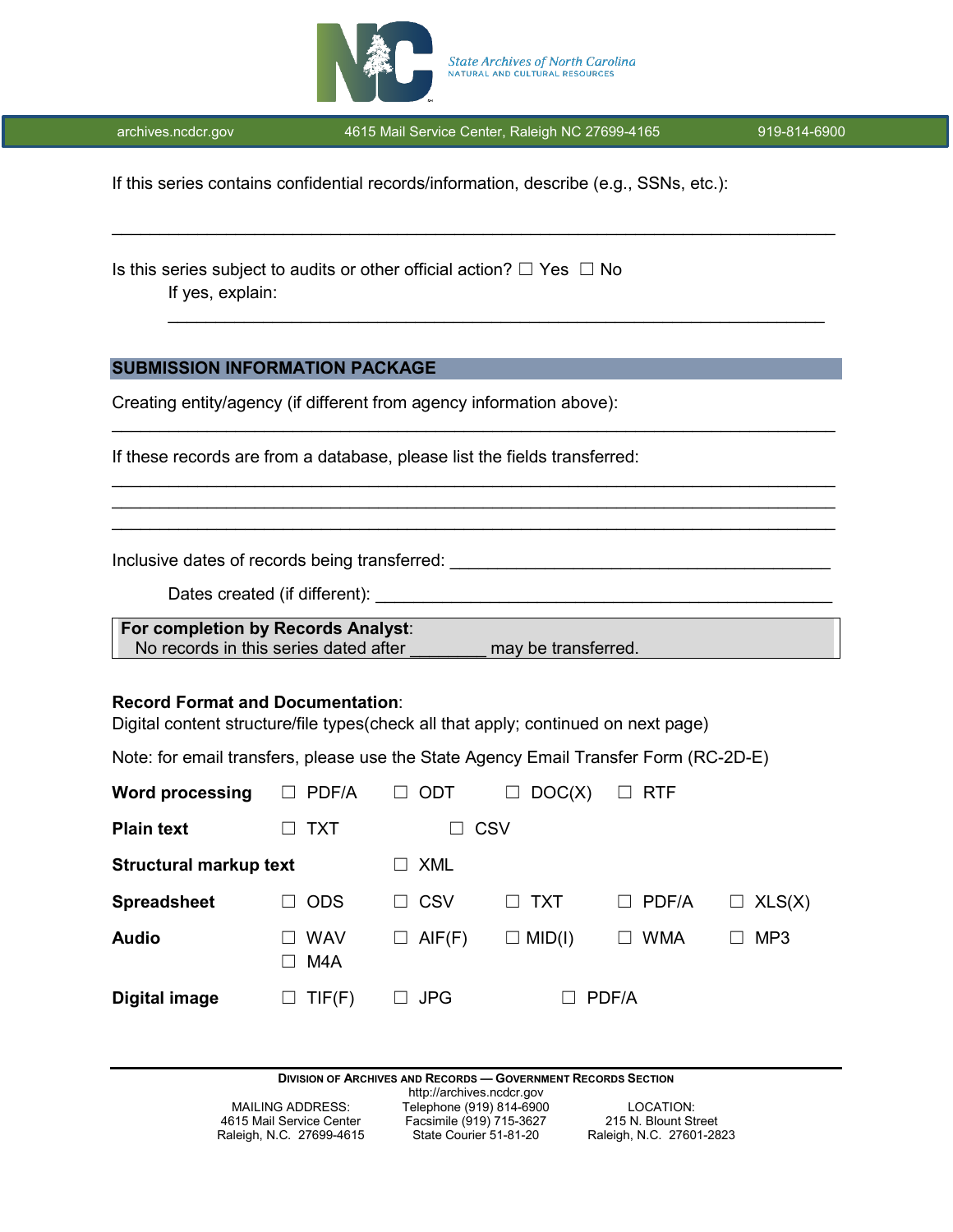

State Archives of North Carolina<br>NATURAL AND CULTURAL RESOURCES

| <b>Digital video</b><br>$\Box$ MKV<br>$\Box$ AVI<br>$\Box$ MP4<br>$\Box$ MP2<br>$\Box$ MOV<br>$\Box$ WMV<br><b>MXF</b><br>$\Box$<br><b>Raster image</b><br>JP <sub>2</sub><br>$\Box$ JPG<br>TIF(F)<br>$\Box$<br><b>GIF</b><br>$\Box$ SVG<br><b>Vector image</b><br>$\Box$ DXF<br>$\Box$ PDF/A<br><b>Presentation</b><br><b>ODP</b><br>$\Box$ PDF/A<br>$\Box$ PPT<br>$\Box$<br>Are there any spreadsheets being transferred: $\Box$ Yes $\Box$ No<br>If yes, please identify the cell formulae used:<br>Is e-mail being transferred: $\Box$ Yes $\Box$ No<br>If yes, please include what e-mail header information will be transferred (sender,<br>Supporting Documentation transferred (e.g., index, data dictionary, metadata codes, system<br>documentation, etc.):<br><b>Preservation Issues</b> (e.g., data dependencies, linked files/fields, files were normalized to<br>another file format, encryption, compression, digital signatures, etc.):<br><b>Special Instructions:</b> | 919-814-6900 |  |  | 4615 Mail Service Center, Raleigh NC 27699-4165 |  | archives.ncdcr.gov |
|-----------------------------------------------------------------------------------------------------------------------------------------------------------------------------------------------------------------------------------------------------------------------------------------------------------------------------------------------------------------------------------------------------------------------------------------------------------------------------------------------------------------------------------------------------------------------------------------------------------------------------------------------------------------------------------------------------------------------------------------------------------------------------------------------------------------------------------------------------------------------------------------------------------------------------------------------------------------------------------------|--------------|--|--|-------------------------------------------------|--|--------------------|
|                                                                                                                                                                                                                                                                                                                                                                                                                                                                                                                                                                                                                                                                                                                                                                                                                                                                                                                                                                                         |              |  |  |                                                 |  |                    |
|                                                                                                                                                                                                                                                                                                                                                                                                                                                                                                                                                                                                                                                                                                                                                                                                                                                                                                                                                                                         | PDF/A        |  |  |                                                 |  |                    |
|                                                                                                                                                                                                                                                                                                                                                                                                                                                                                                                                                                                                                                                                                                                                                                                                                                                                                                                                                                                         |              |  |  |                                                 |  |                    |
|                                                                                                                                                                                                                                                                                                                                                                                                                                                                                                                                                                                                                                                                                                                                                                                                                                                                                                                                                                                         |              |  |  |                                                 |  |                    |
|                                                                                                                                                                                                                                                                                                                                                                                                                                                                                                                                                                                                                                                                                                                                                                                                                                                                                                                                                                                         |              |  |  |                                                 |  |                    |
|                                                                                                                                                                                                                                                                                                                                                                                                                                                                                                                                                                                                                                                                                                                                                                                                                                                                                                                                                                                         |              |  |  |                                                 |  |                    |
|                                                                                                                                                                                                                                                                                                                                                                                                                                                                                                                                                                                                                                                                                                                                                                                                                                                                                                                                                                                         |              |  |  |                                                 |  |                    |
|                                                                                                                                                                                                                                                                                                                                                                                                                                                                                                                                                                                                                                                                                                                                                                                                                                                                                                                                                                                         |              |  |  |                                                 |  |                    |
|                                                                                                                                                                                                                                                                                                                                                                                                                                                                                                                                                                                                                                                                                                                                                                                                                                                                                                                                                                                         |              |  |  |                                                 |  |                    |
|                                                                                                                                                                                                                                                                                                                                                                                                                                                                                                                                                                                                                                                                                                                                                                                                                                                                                                                                                                                         |              |  |  |                                                 |  |                    |
|                                                                                                                                                                                                                                                                                                                                                                                                                                                                                                                                                                                                                                                                                                                                                                                                                                                                                                                                                                                         |              |  |  |                                                 |  |                    |
|                                                                                                                                                                                                                                                                                                                                                                                                                                                                                                                                                                                                                                                                                                                                                                                                                                                                                                                                                                                         |              |  |  |                                                 |  |                    |
|                                                                                                                                                                                                                                                                                                                                                                                                                                                                                                                                                                                                                                                                                                                                                                                                                                                                                                                                                                                         |              |  |  |                                                 |  |                    |
|                                                                                                                                                                                                                                                                                                                                                                                                                                                                                                                                                                                                                                                                                                                                                                                                                                                                                                                                                                                         |              |  |  |                                                 |  |                    |
|                                                                                                                                                                                                                                                                                                                                                                                                                                                                                                                                                                                                                                                                                                                                                                                                                                                                                                                                                                                         |              |  |  |                                                 |  |                    |
|                                                                                                                                                                                                                                                                                                                                                                                                                                                                                                                                                                                                                                                                                                                                                                                                                                                                                                                                                                                         |              |  |  |                                                 |  |                    |
|                                                                                                                                                                                                                                                                                                                                                                                                                                                                                                                                                                                                                                                                                                                                                                                                                                                                                                                                                                                         |              |  |  |                                                 |  |                    |
|                                                                                                                                                                                                                                                                                                                                                                                                                                                                                                                                                                                                                                                                                                                                                                                                                                                                                                                                                                                         |              |  |  |                                                 |  |                    |
|                                                                                                                                                                                                                                                                                                                                                                                                                                                                                                                                                                                                                                                                                                                                                                                                                                                                                                                                                                                         |              |  |  |                                                 |  |                    |
|                                                                                                                                                                                                                                                                                                                                                                                                                                                                                                                                                                                                                                                                                                                                                                                                                                                                                                                                                                                         |              |  |  |                                                 |  |                    |
|                                                                                                                                                                                                                                                                                                                                                                                                                                                                                                                                                                                                                                                                                                                                                                                                                                                                                                                                                                                         |              |  |  |                                                 |  |                    |
|                                                                                                                                                                                                                                                                                                                                                                                                                                                                                                                                                                                                                                                                                                                                                                                                                                                                                                                                                                                         |              |  |  |                                                 |  |                    |

**DIVISION OF ARCHIVES AND RECORDS — GOVERNMENT RECORDS SECTION**

http://archives.ncdcr.gov MAILING ADDRESS: Telephone (919) 814-6900 LOCATION: 4615 Mail Service Center Facsimile (919) 715-3627 215 N. Blount Street

MAILING ADDRESS:<br>
4615 Mail Service Center<br>
Raleigh, N.C. 27699-4615<br>
Raleigh, N.C. 27699-4615<br>
State Courier 51-81-20<br>
Raleigh, N.C. 27601-2823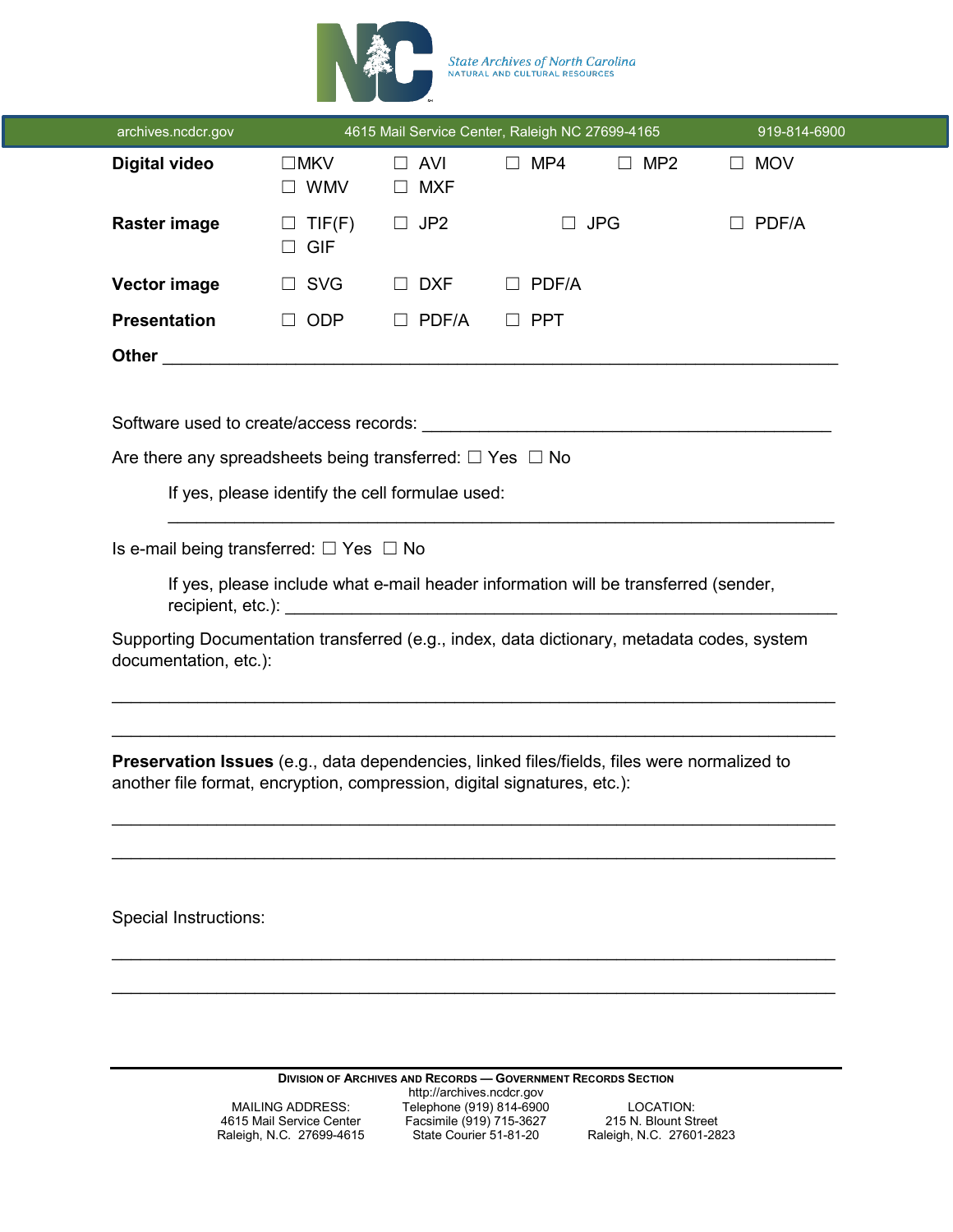

# **Bag List and Description** See Bagger GUI User Guide

[\(https://archives.ncdcr.gov/documents/bagger-gui-user-guide\)](https://archives.ncdcr.gov/documents/bagger-gui-user-guide) for instructions on

creating and naming bags.

| <b>Physical Media</b>           | <b>Bag Name</b> | <b>Number of Files</b> | <b>Total Size of Bag</b> | <b>File Formats</b> |
|---------------------------------|-----------------|------------------------|--------------------------|---------------------|
|                                 |                 |                        |                          |                     |
|                                 |                 |                        |                          |                     |
|                                 |                 |                        |                          |                     |
|                                 |                 |                        |                          |                     |
|                                 |                 |                        |                          |                     |
|                                 |                 |                        |                          |                     |
|                                 |                 |                        |                          |                     |
|                                 |                 |                        |                          |                     |
| Totals for the entire transfer: |                 |                        |                          |                     |

Media used for transfer (choose one):

| $\Box$ flash drive<br>$\Box$ hard drive | $\Box$ CD | $\Box$ DVD | $\Box$ FTP |
|-----------------------------------------|-----------|------------|------------|
|-----------------------------------------|-----------|------------|------------|

For all media except FTP, choose one:

 $\Box$  Agency-owned media: please return with electronic records intact

 $\Box$  Agency-owned media: please destroy electronic records and return media intact

 $\Box$  Agency-owned media: please destroy media and copies of records when transfer complete after filming or transfer to the Digital Repository

 $\Box$  Agency-owned media: please destroy media and retain copies of records permanently when transfer complete

☐ Media owned by Government Records

**Date of Transfer**: \_\_\_\_\_\_\_\_\_\_\_\_\_\_\_\_\_\_\_\_\_\_\_\_\_\_\_\_\_\_\_\_\_\_\_\_\_\_\_\_\_\_\_\_\_\_\_\_\_\_\_\_\_\_\_\_\_\_\_\_\_

**Signature of Agency Representative:** 

**DIVISION OF ARCHIVES AND RECORDS — GOVERNMENT RECORDS SECTION**

Raleigh, N.C. 27699-4615

http://archives.ncdcr.gov MAILING ADDRESS: Telephone (919) 814-6900 LOCATION:<br>4615 Mail Service Center Facsimile (919) 715-3627 215 N. Blount Street

Facsimile (919) 715-3627 215 N. Blount Street<br>State Courier 51-81-20 Raleigh, N.C. 27601-2823